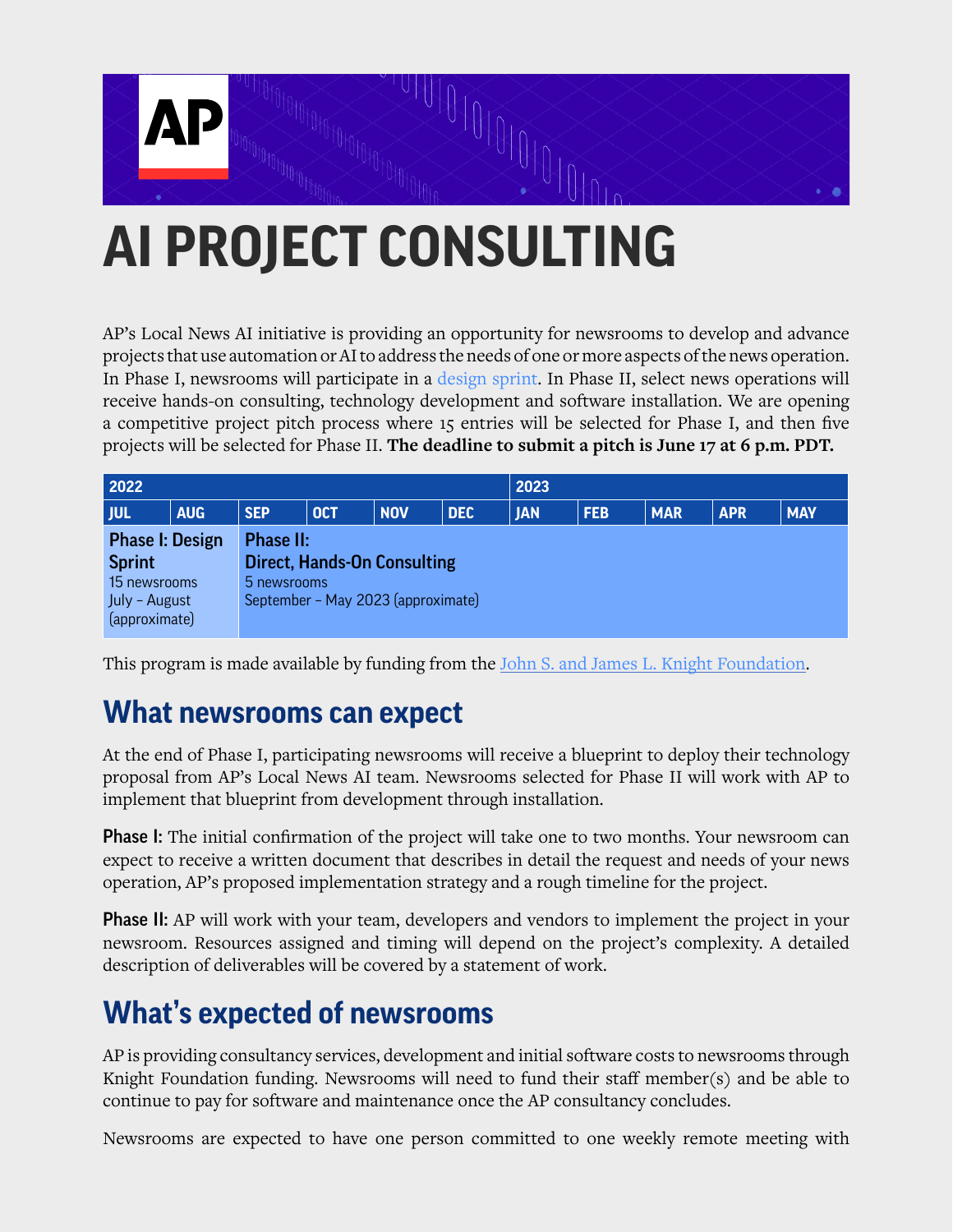AP's Local News AI leaders and to work at least five hours a week on the project. All news organizations must commit to supporting project development and in Phase II, seeing it through to implementation.

Newsrooms selected for this consulting program will be featured in informational and promotional materials such as articles, blog posts, social media, videos and audio recordings. Participants agree to the use of their newsroom name and logo. Staff and program administrators will be mentioned by name and possibly quoted. AP will publish newsrooms case studies and related project findings to benefit the journalism industry.

Newsrooms agree to submit all surveys and programmatic benchmark materials in a timely manner throughout the duration of the design sprint and consultancy.

# **Apply now**

The deadline to apply is **June 17 at 6 p.m. PDT**. The application is only available online.

Applications are open to newsrooms based in the U.S. and its territories. We welcome applications from every size, medium and community-based news outlet. Individual newsrooms, collaborative projects and media groups are welcome to apply. AP membership is not a requirement.

In your **300-word pitch**, we recommend including some of the following ideas:

- What problem in your news operation are you trying to solve? Describe your project concept.
- How will your project help your news operation to produce more information or extend the reach of your audience?
- Do you know what existing technology(ies) your project requires, or does the technology need to be built?
- Who will lead the project on your team and what kind of time do they have to commit to the execution of this project for one year?
- Do you have a budget to procure and maintain any tools needed?
- Could your project be applicable or informative to other newsrooms?
- What do you hope to get out of the AP consultancy?

All applications will be reviewed by the AP team. Newsrooms will be notified by June 28 if their project has been accepted for Phase I. Newsrooms must confirm participation in the design sprint by July 1 or the slot will be offered to another newsroom.

| <b>EVENT</b>                              | <b>DATE</b>                      |
|-------------------------------------------|----------------------------------|
| Application deadline                      | June 17 at 9 p.m. ET / 6 p.m. PT |
| Selected newsrooms notified               | June 28                          |
| Selected newsrooms confirm participation  | July 1                           |
| Alternate newsrooms notified              | July 5                           |
| Alternate newsrooms confirm participation | July 8                           |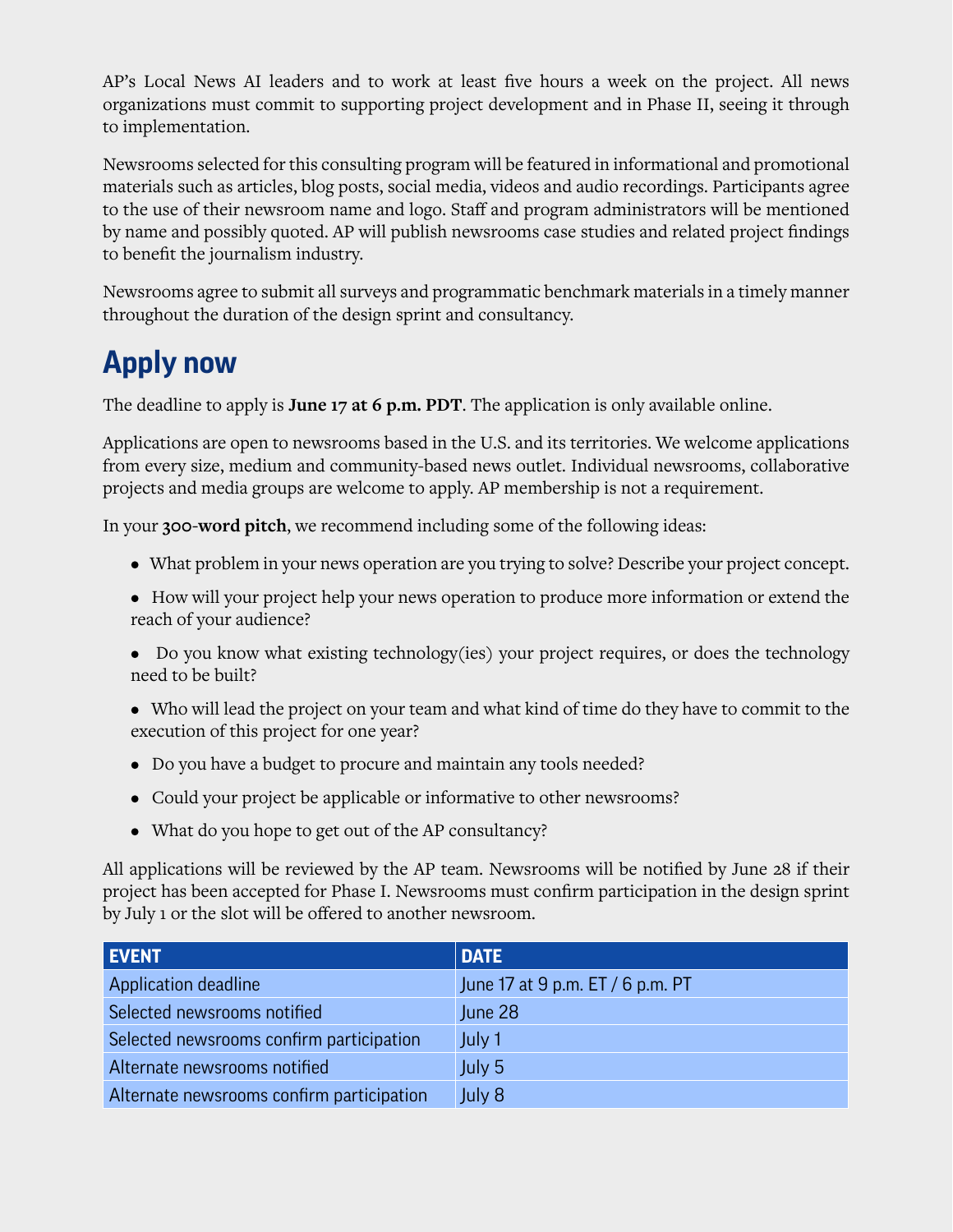# **Phase I: Design sprint**

Four, 90-minute design sprint meetings will begin the week of July 11 and run through the week of August 1. Teams will then have two weeks to polish the project planning phase and design. The group will reconvene the week of August 22 for a final 90-minute meeting, along with three external judges, to discuss their project and a blueprint to bring the program to fruition.

| <b>EVENT</b> | <b>DATE</b> (approximate) |
|--------------|---------------------------|
| Meeting 1    | July 11                   |
| Meeting 2    | July 18                   |
| Meeting 3    | July 25                   |
| Meeting 4    | August 1                  |
| Meeting 5    | August 22                 |

## **Phase II: Consulting**

Three judges will narrow the Phase I cohort to five projects for the consultancy. The five newsrooms will be contacted about their successful application for consultancy on August 29 and must confirm participation by September 2 or else their slot will be offered to another newsroom. Newsrooms must agree to a statement of work.

Consultancy meetings will begin the week of September 12. AP's Local News AI team will meet with newsrooms individually and will then determine the best cadence for meetings, establish project milestones and benchmarks for success. Newsrooms will complete a mid-term evaluation of the project in January 2023. The program will conclude by the end of May 2023.

# **Project criteria**

The following categories will be part of the review rubric AP Local News AI leaders and reviewers will use:

- **Project feasibility/viability.** Does the technology currently exist, or would creating it be possible in the project timeline?
- **Project scalability.** Other newsrooms should be able to take advantage of a tool or process that is created for your news operation.
- Clarity of issue. It's fine to not have a solution in mind that's what AP is here for! -- but it's essential that your news operation knows what is getting in the way of producing news and information or curtailing the reach of distribution.
- **Newsroom location.** We seek broad representation of news operations across the U.S. and its territories.
- **Community served.** We seek newsrooms that have a specific mandate, are hyperlocal or have dispersed communities. Rural, landlocked, island, desert, delta – we want to hear from you.
- Newsroom size. Our research shows that smaller newsrooms could benefit the most from technologies that include AI and automation, we'd like to test that theory.